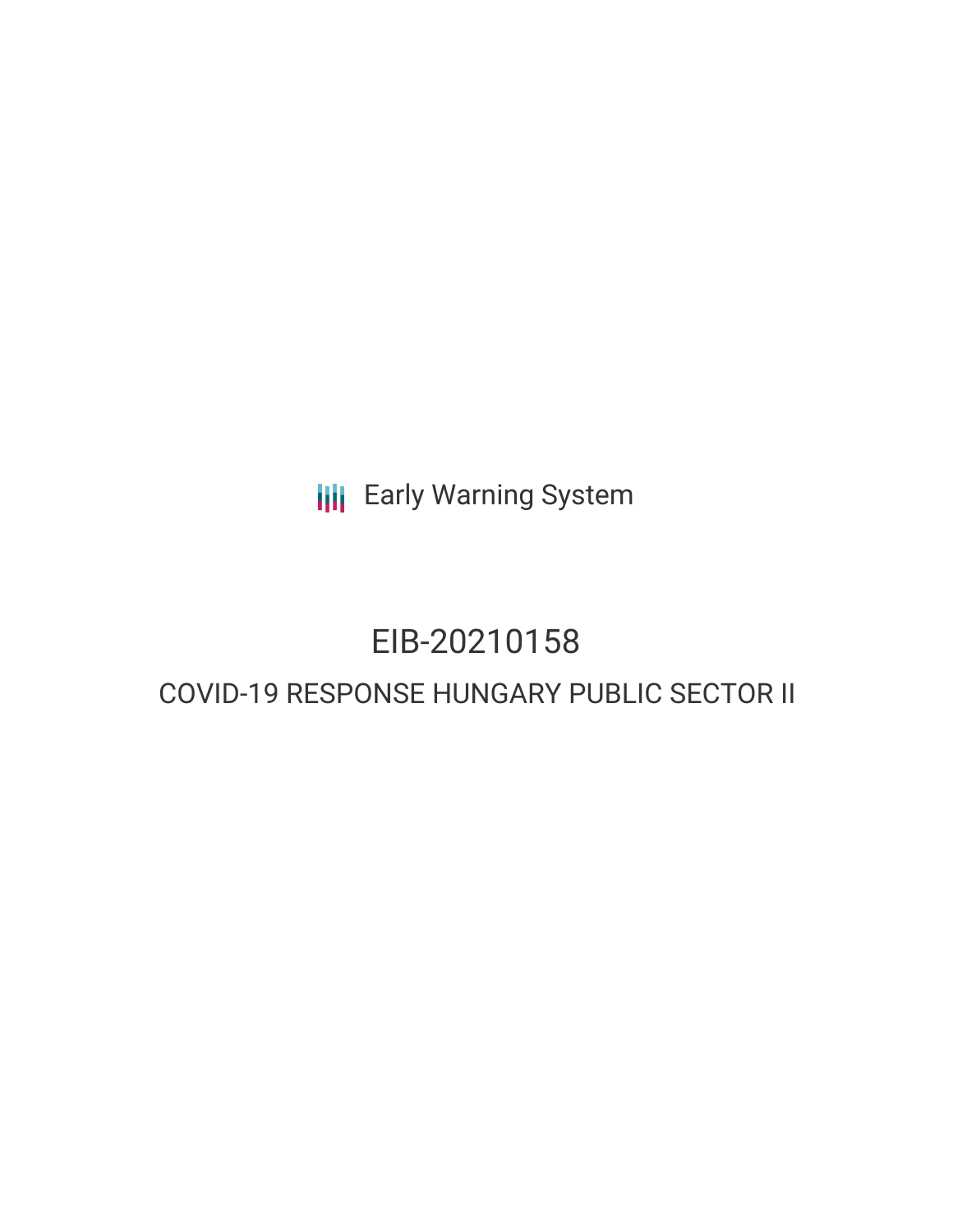

#### **Quick Facts**

| <b>Countries</b>               | Hungary                        |
|--------------------------------|--------------------------------|
| <b>Financial Institutions</b>  | European Investment Bank (EIB) |
| <b>Status</b>                  | Approved                       |
| <b>Bank Risk Rating</b>        | U                              |
| <b>Voting Date</b>             | 2021-03-23                     |
| <b>Borrower</b>                | Government of Hungary          |
| <b>Sectors</b>                 | <b>Education and Health</b>    |
| <b>Investment Type(s)</b>      | Loan                           |
| <b>Investment Amount (USD)</b> | \$172.86 million               |
| <b>Loan Amount (USD)</b>       | \$172.86 million               |
| <b>Project Cost (USD)</b>      | \$336.25 million               |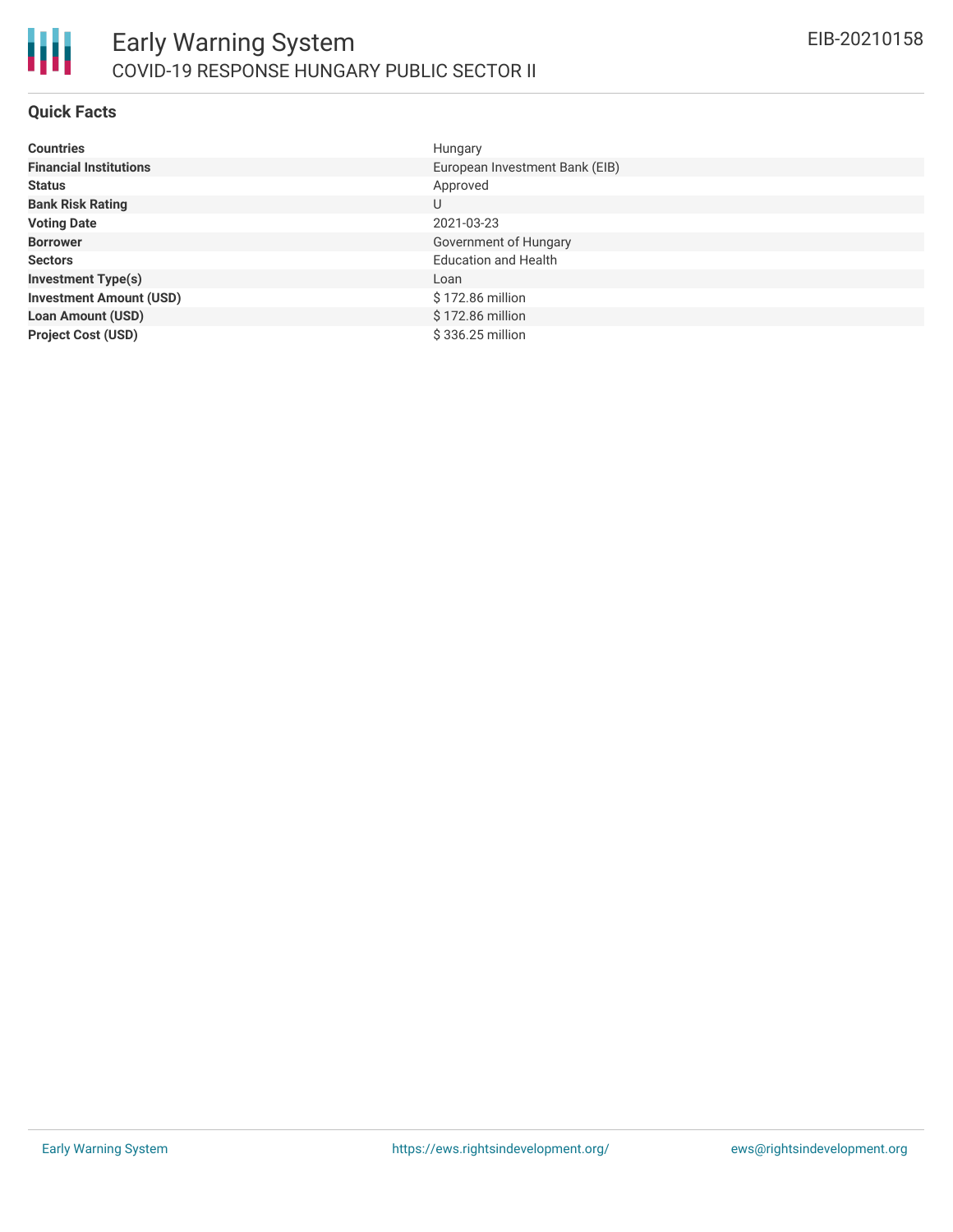

## **Project Description**

The project will contribute to Hungary's preparedness and response efforts in the fight against COVID-19.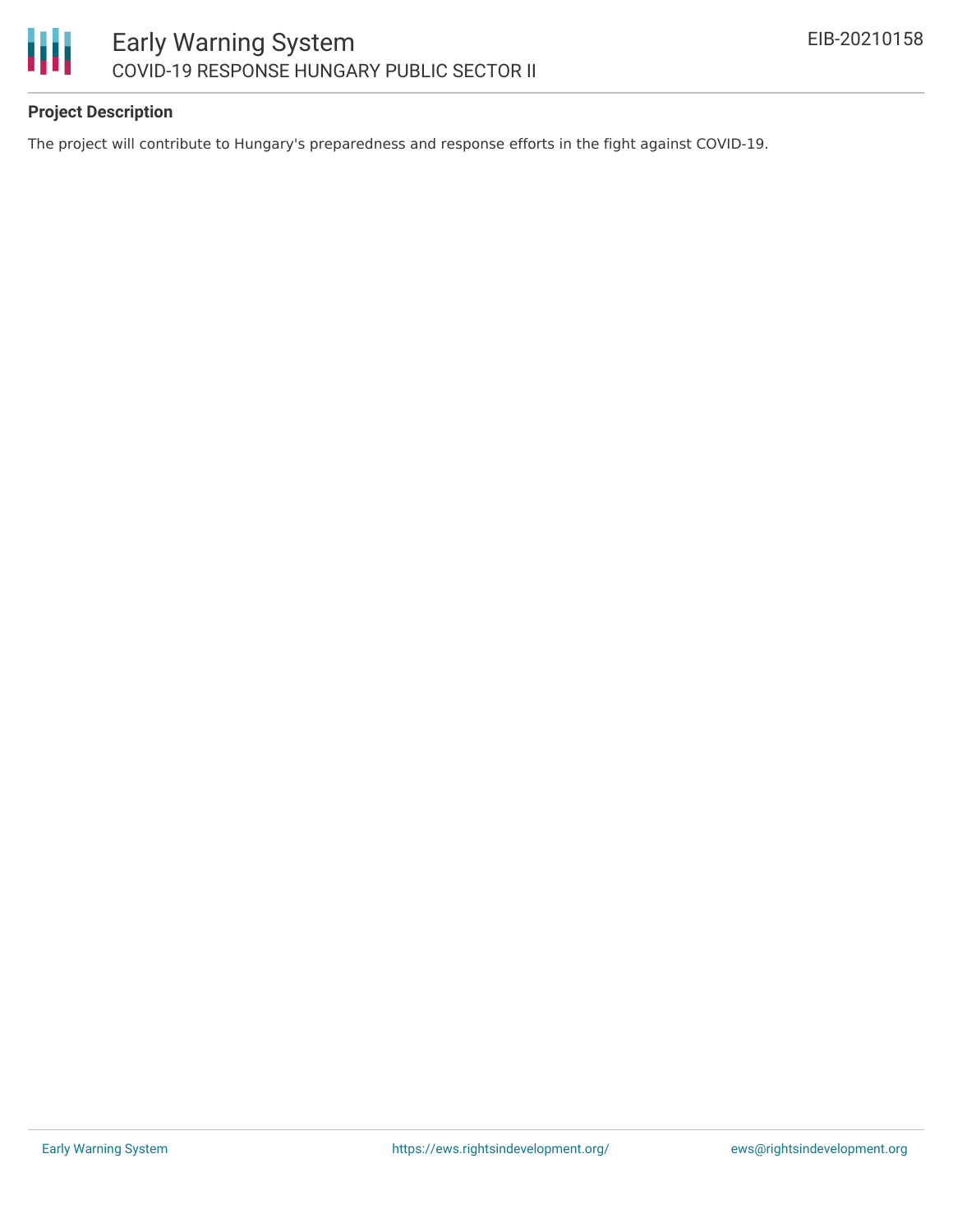

#### **Investment Description**

European Investment Bank (EIB)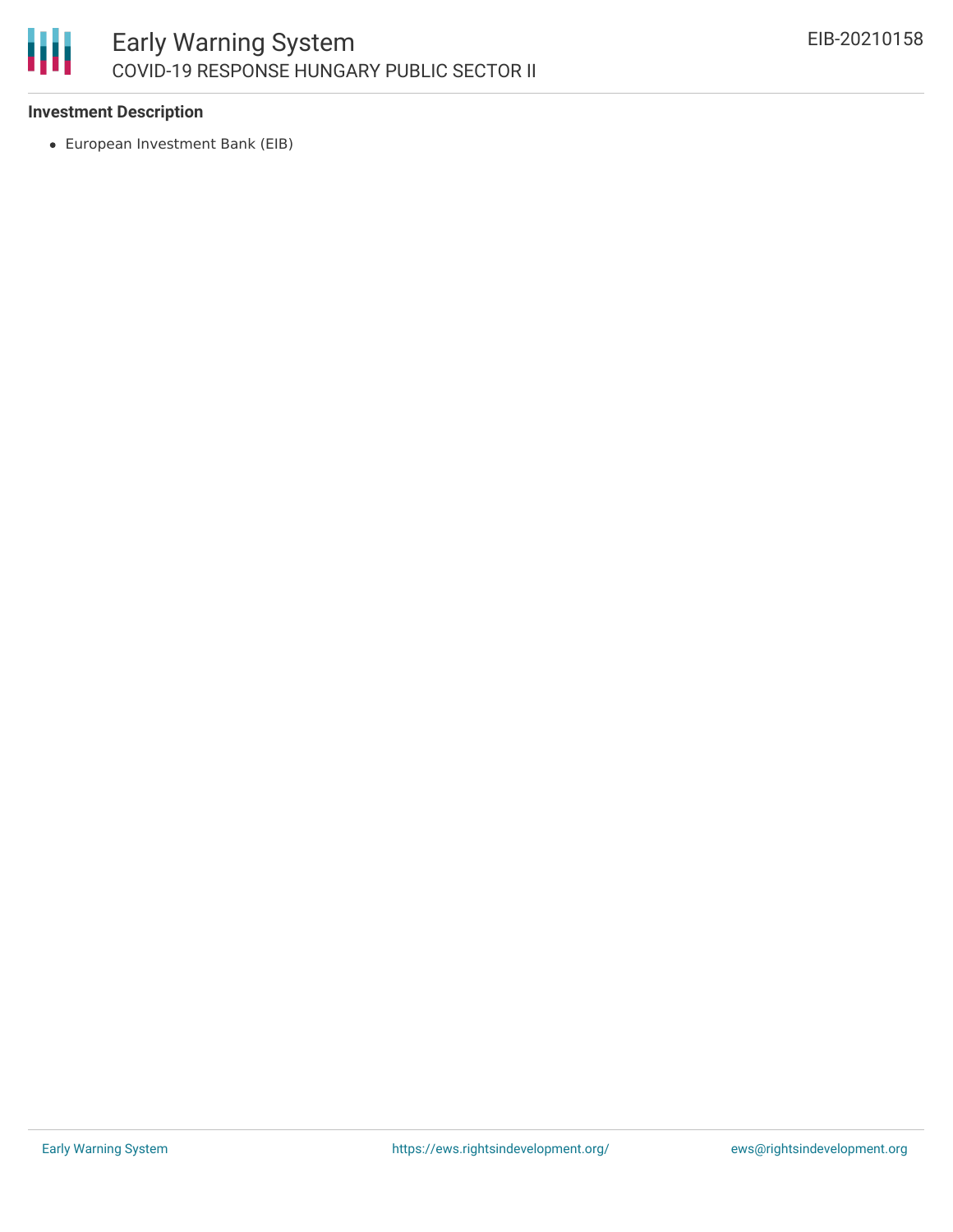#### **Contact Information**

No contact information provided at the time of disclosure.

#### **ACCESS TO INFORMATION**

You can submit an information request for project information at: https://www.eib.org/en/infocentre/registers/requestform/request-form-default.htm

#### **ACCOUNTABILITY MECHANISM OF EIB**

The EIB Complaints Mechanism is designed to facilitate and handle complaints against the EIB by individuals, organizations or corporations affected by EIB activities. When exercising the right to lodge a complaint against the EIB, any member of the public has access to a two-tier procedure, one internal - the Complaints Mechanism Office - and one external - the European Ombudsman. A complaint can be lodged via a written communication addressed to the Secretary General of the EIB, via email to the dedicated email address: complaints@eib.org, by completing the online complaint form available at the following address: http://www.eib.org/complaints/form via fax or delivered directly to the EIB Complaints Mechanism Division, any EIB local representation office or any EIB staff. For further details, check:

http://www.eib.org/attachments/strategies/complaints\_mechanism\_policy\_en.pdf

When dissatisfied with a complaint to the EIB Complaints Mechanism, citizens can then turn towards the European Ombudsman. A memorandum of Understanding has been signed between the EIB and the European Ombudsman establishes that citizens (even outside of the EU if the Ombudsman finds their complaint justified) can turn towards the Ombudsman on issues related to 'maladministration' by the EIB. Note that before going to the Ombudsman, an attempt must be made to resolve the case by contacting the EIB. In addition, the complaint must be made within two years of the date when the facts on which your complaint is based became known to you. You can write to the Ombudsman in any of the languages of the European Union. Additional details, including filing requirements and complaint forms, are available at: http://www.ombudsman.europa.eu/atyourservice/interactiveguide.faces